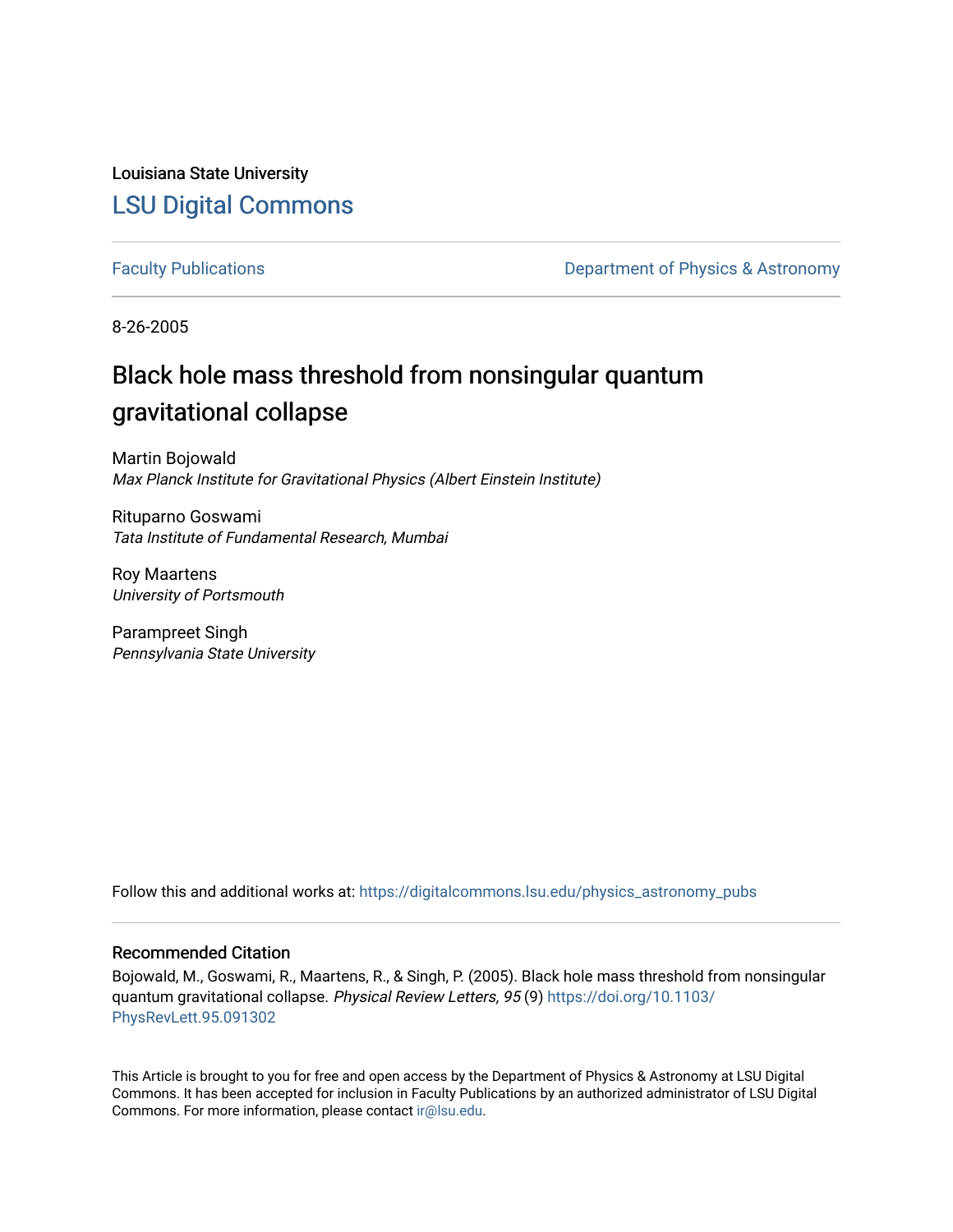## arXiv:gr-qc/0503041v2 13 Jul 2005 [arXiv:gr-qc/0503041v2 13 Jul 2005](http://arxiv.org/abs/gr-qc/0503041v2)

## A black hole mass threshold from non-singular quantum gravitational collapse

Martin Bojowald<sup>1</sup>, Rituparno Goswami<sup>2</sup>, Roy Maartens<sup>3</sup>, Parampreet Singh<sup>4</sup>

 $^{1}$ Max-Planck-Institut für Gravitationsphysik, Albert-Einstein-Institut, D-14476 Potsdam, Germany  $^{2}$ Tata Institute for Fundamental Research, Colaba, Mumbai, India

 $^{3}$ Institute of Cosmology and Gravitation, University of Portsmouth, Portsmouth PO1 2EG, UK and  $^{4}$  Levitation of Physics and Gravitan Property Property of the University PA 16808, UK

Institute for Gravitational Physics and Geometry, Pennsylvania State University, PA 16802, USA

(Dated: October 22, 2018)

Quantum gravity is expected to remove the classical singularity that arises as the end-state of gravitational collapse. To investigate this, we work with a toy model of a collapsing homogeneous scalar field. We show that non-perturbative semi-classical effects of Loop Quantum Gravity cause a bounce and remove the black hole singularity. Furthermore, we find a critical threshold scale, below which no horizon forms – quantum gravity may exclude very small astrophysical black holes.

PACS numbers: 04.60.Pp, 04.70.Dy, 97.60.Lf

Singularity formation during gravitational collapse signals the breakdown of classical general relativity. In a more complete theory of quantum gravity the singularity should be removed. However, a satisfactory quantum gravity theory has yet to be developed. In addition, the dynamics of general collapse is very complicated. Thus we can only expect to make partial progress in tackling the problem, using a candidate for quantum gravity and a collapse model that is simple enough to be tractable.

A non-perturbative approach to quantizing gravity is loop quantum gravity or quantum geometry [\[1\]](#page-4-0), which gives rise to a discrete spatial structure [\[2](#page-4-1)] and whose successes include prediction of black hole entropy [\[3](#page-4-2)]. Applied to the early universe, loop quantum effects can remove the big bang singularity [\[4\]](#page-4-3). A natural question is: do these effects also remove the black hole singularity as the end-state of collapse? Techniques to handle inhomogeneous systems are under development and give promising indications [\[5\]](#page-4-4), but they do not easily reveal the physical picture. We thus consider a simple toy model of a collapsing homogeneous scalar field. Classically, this model always produces a black hole, but we show that loop quantum effects change this situation dramatically.

Since we do not yet know semi-classical nonperturbative effects in inhomogeneous cases, we are unable to perform our analysis in the general case. However, when we split the system into a homogeneous star interior and an inhomogeneous outside region, known quantum effects in the interior can be carried into the exterior indirectly through matching conditions. The collapsing homogeneous scalar field cannot be matched to a Schwarzschild exterior because the pressure does not vanish at the boundary. But in any case, we expect that quantum effects will include small non-stationary corrections and thus use a non-stationary spherically symmetric exterior. The generalized Vaidya metric provides a reasonable starting point. It is sufficiently general to allow for a broad range of behavior, including radiative effects.

Our analysis is based on effective equations for the interior which have been established in the cosmological setting. Fundamentally, the evolution is described by a wave function subject to a difference equation, and effective equations describe the motion of semiclassical wave packets [\[6\]](#page-4-5). As long as one stays in semiclassical regimes, which can e.g. be checked using the size of curvature, one gets reliable expectations for the quantum situation.

We first review the classical collapse and the inevitability of a black hole singularity covered by a horizon, for any initial mass. The isotropic interior metric is [\[7\]](#page-4-6)

$$
ds^{2} = -dt^{2} + a(t)^{2}(1 + r^{2}/4)^{-2} \left[ dr^{2} + r^{2} d\Omega^{2} \right], \quad (1)
$$

and the massless scalar field  $\phi(t)$  has pressure and energy density  $p = \rho = \frac{1}{2}\dot{\phi}^2$ . The Friedmann equation is

<span id="page-1-2"></span><span id="page-1-0"></span>
$$
\dot{a}^2/a^2 = 4\pi \ell_p^2 \dot{\phi}^2/3 - 1/a^2. \tag{2}
$$

The Klein-Gordon equation,  $a\ddot{\phi} + 3\dot{a}\dot{\phi} = 0$ , has solution

<span id="page-1-3"></span><span id="page-1-1"></span>
$$
\dot{\phi} = L/a^3, \tag{3}
$$

where L is a length scale associated with the maximal size of the collapse region, since [\(2\)](#page-1-0) implies

$$
a \le a_{\rm m} \equiv (4\pi/3)^{1/4} \sqrt{\ell_{\rm p}L} \,. \tag{4}
$$

At the singularity  $a \to 0$ , we have  $\dot{\phi}, \rho \to \infty$ . The solution of the Friedmann equation is

$$
t - t_0 = a_m \int_{a/a_m}^{a_0/a_m} \frac{b^2 db}{\sqrt{1 - b^4}},
$$
 (5)

where  $a_0 \leq a_m$ ) gives the initial size of the collapse region at time  $t_0$ . The singularity  $a = 0$  is covered by a horizon (see below), and reached in finite proper time for any  $a_0$ :

$$
\frac{1}{a_{\rm m}}(t_{\rm s}-t_0) < \int_0^1 \frac{db}{\sqrt{1-b^4}} = \frac{1}{\sqrt{2}} F\left(\frac{\pi}{2}, \frac{1}{\sqrt{2}}\right), \quad (6)
$$

where  $F$  is an elliptic integral of the first kind.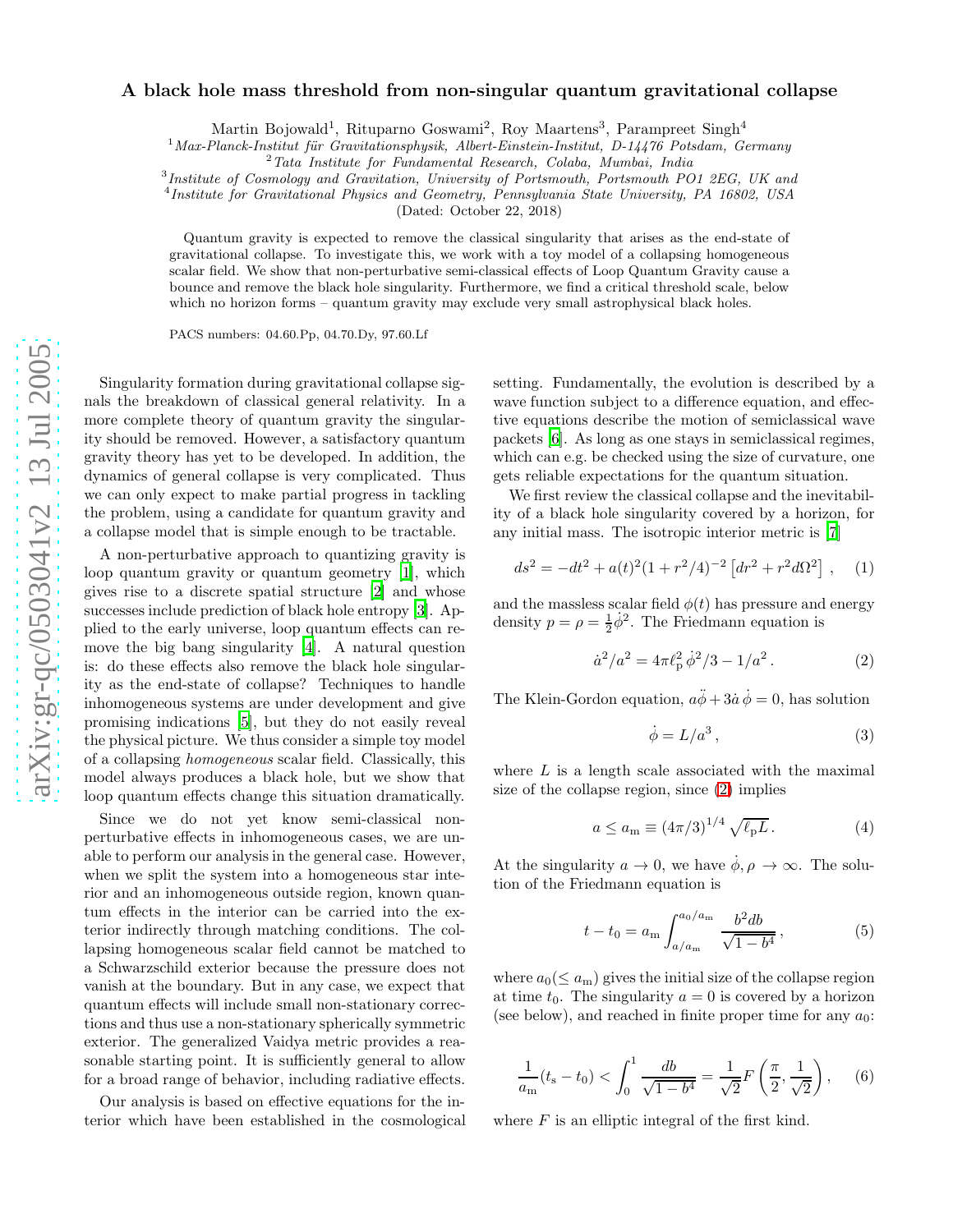We now add non-perturbative modifications to the dynamics, motivated by loop quantum gravity [\[8\]](#page-4-7). The quantization introduces a fundamental length scale

$$
\ell_* = 0.28\sqrt{j} \,\ell_{\rm p} \,,\tag{7}
$$

where  $j(> 1)$  is a half-integer that is freely specifiable. For  $a < \ell_*,$  the dynamics is increasingly different from general relativity. For  $a \lesssim \ell_{\rm p}$ , the continuum approximation to the spacetime geometry begins to break down, and the fully quantum gravity regime is reached. In the intermediate regime  $\ell_p \leq a \leq \ell_*$ , loop quantum effects may be treated semi-classically, i.e., the spacetime metric behaves classically, while the dynamics acquires non-perturbative modifications to general relativity [\[6\]](#page-4-5). The non-perturbative semi-classical regime exists provided  $\ell_* \gg \ell_{\rm p}$ , i.e., for  $j \gg 1$ .

The key feature of the loop quantization scheme is the prediction that the geometrical density,  $1/a^3$ , does not diverge as  $a \to 0$ , but remains finite. The expectation values of the density operator are approximated by  $d_j(a) = D(a) a^{-3}$ , where the loop quantum correction factor is [\[9](#page-4-8)]

$$
D(a) = (8/77)^6 q^{3/2} \left\{ 7 \left[ (q+1)^{11/4} - |q-1|^{11/4} \right] -11q \left[ (q+1)^{7/4} - \text{sgn} (q-1) |q-1|^{7/4} \right] \right\}^6, \quad (8)
$$

<span id="page-2-5"></span>with  $q \equiv a^2/\ell_*^2$ . In the classical limit we recover the expected behavior of the density, while the quantum regime shows a radical departure from classical behavior:

$$
a \gg \ell_* : D \approx 1 \quad , \quad a \ll \ell_* : D \approx (12/7)^6 (a/\ell_*)^{15}.
$$
 (9)

Then  $d_j$  remains finite as  $a \to 0$ , unlike in conventional quantum cosmology, thus evading the problem of the bigbang singularity in a closed model [\[10\]](#page-4-9). Intuitively, one can think of the modified behavior as meaning that gravity, which is classically always attractive, becomes repulsive at small scales when quantized. This effect can produce a bounce where classically there would be a singularity, and can also provide a new mechanism for highenergy inflationary acceleration [\[11\]](#page-4-10). In the semi-classical regime (where the spectrum can be treated as continuous),  $d_i$  has a smooth transition from classical to quantum behavior, varying from  $a^{-3}$  to  $a^{12}$ . We emphasize that this is but one possibility for a bounce which we use for concreteness, while bounces in general appear more generically in loop cosmology [\[12\]](#page-4-11).

In loop cosmology the Hamiltonian of a scalar field in a closed universe is

$$
\mathcal{H} = a^3 V(\phi) + d_j P_{\phi}^2/2 \,, \ \ P_{\phi} = d_j^{-1} \dot{\phi} \,, \tag{10}
$$

where  $P_{\phi}$  is the momentum canonically conjugate to  $\phi$ . This leads to a modified Friedmann equation [\[11](#page-4-10), [13](#page-4-12)],

$$
\frac{\dot{a}^2}{a^2} = \frac{8\pi\ell_p^2}{3} \left[ V(\phi) + \frac{1}{2D} \dot{\phi}^2 \right] - \frac{1}{a^2} \,, \tag{11}
$$



<span id="page-2-4"></span>FIG. 1: The scale factor  $a(t)$  of the collapsing interior, for classical (dashed) and semi-classical quantum dynamics (solid).

and a modified Klein-Gordon equation [\[14](#page-4-13)]

<span id="page-2-0"></span>
$$
\ddot{\phi} + 3 a^{-1} \dot{a} (1 - \alpha) \dot{\phi} + DV(\phi) = 0 \,, \ \alpha \equiv a \dot{D} / (3 \dot{a} D) \,. (12)
$$

For  $a \ll l_*$ , we have  $\alpha \to 5$ , whereas classically  $D = 1$ and hence  $\alpha = 0$ . Thus in the semi-classical regime,  $0 < \alpha \leq 5$ .

For a massless scalar field,  $V = 0$ , the solution of Eq.  $(12)$ , generalizing Eq.  $(3)$ , is

<span id="page-2-2"></span>
$$
\dot{\phi} = Ld_j(a),\tag{13}
$$

<span id="page-2-3"></span>so that  $P_{\phi} = L = \text{const.}$  Then the Friedmann equation becomes

<span id="page-2-1"></span>
$$
\dot{a}^2 + 1 = D(a)(a_m/a)^4. \tag{14}
$$

The energy density and pressure are modified as  $\rho =$  $\dot{\phi}^2/2D$ ,  $p = \dot{\phi}^2 (1 - \alpha) / 2D$ , so that

$$
w \equiv p/\rho = 1 - \alpha. \tag{15}
$$

(The modified  $\rho$  and  $p$  satisfy the usual conservation equation if  $\phi$  satisfies the modified Klein-Gordon equation.) Since  $\alpha$  varies from 0 to 5 as a decreases, the  $\phi$  term in Eq. [\(12\)](#page-2-0), which classically behaves as antifrictional during collapse, starts to behave as frictional when  $\alpha > 1$ . Thus, contrary to classical behavior, where  $\dot{\phi}$  increases as a decreases, in the semi-classical regime the scalar field starts slowing down with collapse. In fact at  $\alpha = 2$  the magnitude of the frictional term becomes exactly equal to the classical anti-frictional term. Thereafter at smaller values of the scale factor the term becomes increasingly frictional and the collapse further slows down, and may turn around.

The point where  $\alpha = 2$  is also the point beyond which the null energy condition is violated:  $w < -1$ , by Eq. [\(15\)](#page-2-1). Violations of the null energy condition by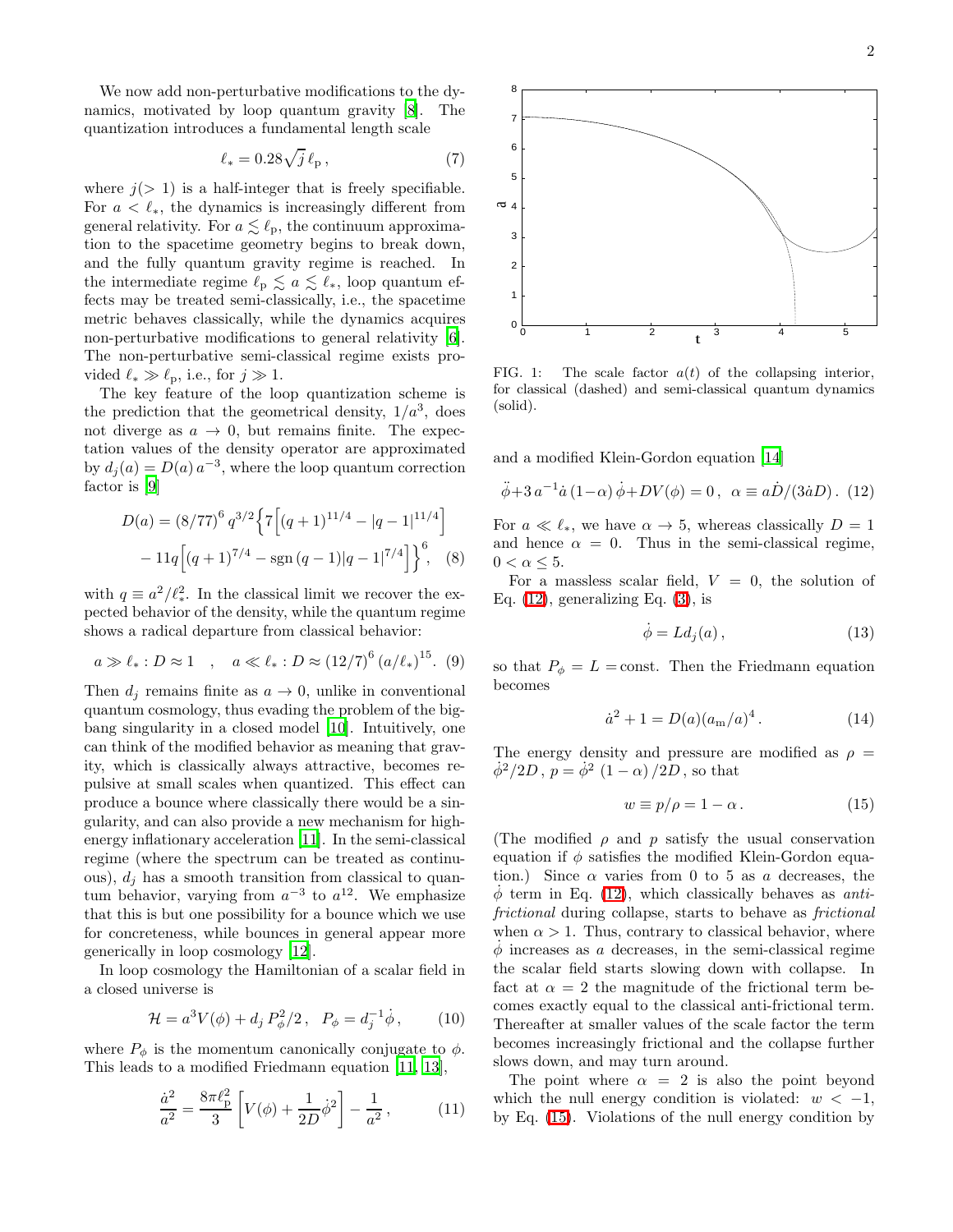quantum gravity effects are to be expected, and in loop quantum gravity this occurs for  $\alpha > 2$ , when the scalar field effectively behaves as a "phantom" field.

In order to see qualitatively how the non-perturbative frictional quantum effects remove the classical singularity, we assume that, over a small interval of scale factor, we can take  $\alpha \approx$  constant, so that  $D \approx D_* (a/\ell_*)^{3\alpha}$ , where  $D_*$  is a dimensionless constant. By Eq. [\(13\)](#page-2-2),

$$
\dot{\phi} \approx LD_* \ell_*^{-3\alpha} a^{3(\alpha - 1)}, \qquad (16)
$$

which shows how the kinetic energy decreases with decreasing a when  $\alpha > 1$ , contrary to the classical case. The modified Friedmann equation [\(14\)](#page-2-3) gives

$$
\dot{a}^2 \approx \left( a_m^4 \ell_*^{-3\alpha} D_* \right) a^{3\alpha - 4} - 1. \tag{17}
$$

In general relativity, where  $\alpha = 0$  and  $D_* = 1$ , this shows that for  $a < a_m$ , there is no turning point in a, i.e.,  $\dot{a} \neq 0$ . With loop quantum effects, for  $\alpha > \frac{4}{3}$ , the equation  $\dot{a}(t_c) = 0$  has a solution,  $a_c \approx (\ell_{*}^{3\alpha}/D_* a_m^4)^{1/(3\alpha-4)} \ll$  $a_m$ . Thus the collapse leads to a bounce and singularity avoidance. The numerical integration of the modified Friedmann and Klein-Gordon equations confirms the qualitative analysis, and the results are illustrated in Fig. [1.](#page-2-4) As is clear from the figure, the classical curve (dashed line) hits the singularity in finite time, whereas the quantum-corrected curve bounces and avoids the singularity. The key question is whether a horizon forms in the quantum-corrected collapse.

The formation or avoidance of the singularity  $a = 0$ is independent of the matching to the exterior. But in order to understand horizon formation in the semiclassical quantum case, we need to impose the matching conditions. Since the pressure is nonzero at the boundary, given in comoving coordinates by  $r = R =$ constant, the interior cannot be directly matched to a static Schwarzschild exterior. However we can match to an intermediate non-stationary region – for example, a generalized Vaidya region [\[15](#page-4-14)],

$$
ds^{2} = -[1 - 2M(v, \chi)/\chi] dv^{2} + 2dv d\chi + \chi^{2} d\Omega^{2}.
$$
 (18)

The usual Vaidya mass  $M/\ell_p^2$  is generalized so that  $\partial M/\partial \chi$  may be nonzero. The total mass measured by an asymptotic observer is  $m = m<sub>M</sub> + m<sub>\phi</sub>$ , where  $m<sub>M</sub>$ is the total mass in the generalized Vaidya region, and  $m_{\phi} = \int \rho dV$  the interior mass. By Eqs. [\(1\)](#page-1-2), [\(4\)](#page-1-3) and [\(13\)](#page-2-2),

$$
\frac{m_{\phi}}{m_{\rm p}} = \frac{3a}{2\ell_{\rm p}} \left(\frac{a_{\rm m}}{a}\right)^4 D(a) \left[ \tan^{-1} \frac{R}{2} - \frac{R(1 - R^2/4)}{2(1 + R^2/4)^2} \right]. \tag{19}
$$

Since we do not specify the matter content in the exterior, and do not know the modified field equations there, we cannot determine  $M(v, \chi)$  and thus  $m_M$ . However, as we discuss below, we can still draw qualitative conclusions about the behavior of horizons close to the matter shells.



<span id="page-3-2"></span>FIG. 2: The speed of collapse,  $|\dot{a}|$ , against the scale factor a, for the evolution shown in Fig. [1,](#page-2-4) up to the bounce. The dashed curve is for classical dynamics and semi-classical quantum dynamics gives the solid curve. The horizontal dotted lines correspond to different values of  $R$  in Eq. [\(24\)](#page-3-0): for the upper line there is no horizon in the quantum-corrected case, the middle line corresponds to the threshold for a horizon, the lower line to the case of an inner and outer horizon.

<span id="page-3-1"></span>Matching the 1st and 2nd fundamental forms we obtain

$$
\chi(v) = Ra(t)/(1 + R^2/4), \qquad (20)
$$

$$
dv/dt = (1 + R^2/4)/(1 - R^2/4 - Ra), \qquad (21)
$$

$$
2M = aR^3(\dot{a}^2 + 1)/(1 + R^2/4)^3, \tag{22}
$$

$$
-M_{,v} = \chi_{,vv} + (1 - 2M/\chi - 3\chi_{,v})(M/\chi - M_{,\chi})(23)
$$

The exterior region can contain trapped surfaces when the condition  $2M(v, \chi) = \chi$  is satisfied. Evaluating this at the matching surface, using Eqs. [\(20\)](#page-3-1) and [\(22\)](#page-3-1), gives

<span id="page-3-0"></span>
$$
|\dot{a}| = R^{-1}(1 - R^2/4). \tag{24}
$$

When this value is reached, a dynamical horizon [\[16\]](#page-4-15) intersects the matching surface. This always occurs classically since during the collapse  $|\dot{a}|$  varies from zero to infinity. With the modified dynamics, however,  $|\dot{a}|$  is bounded throughout the evolution, so that it depends on initial values whether or not a horizon forms (Fig. [2\)](#page-3-2). Moreover, after the bounce,  $\dot{a}$  grows again, so that the condition can be satisfied a second time. This results in a picture where the bounce, replacing the classical singularity, may be shrouded by an evaporating dynamical horizon outside, as shown in Fig. [3.](#page-4-16) There will be a second point where the horizon condition is satisfied since |a<sup>|</sup> decreases between the peak of  $d_i(a)$  and the bounce.

When it intersects the matching surface, the horizon is always null, as follows from Eq. [\(23\)](#page-3-1). Its later behavior depends on the details of the outer region, which can not be determined here. Nevertheless, one can expect that both horizons will become timelike and evaporate. Horizon evaporation in this model does not only come from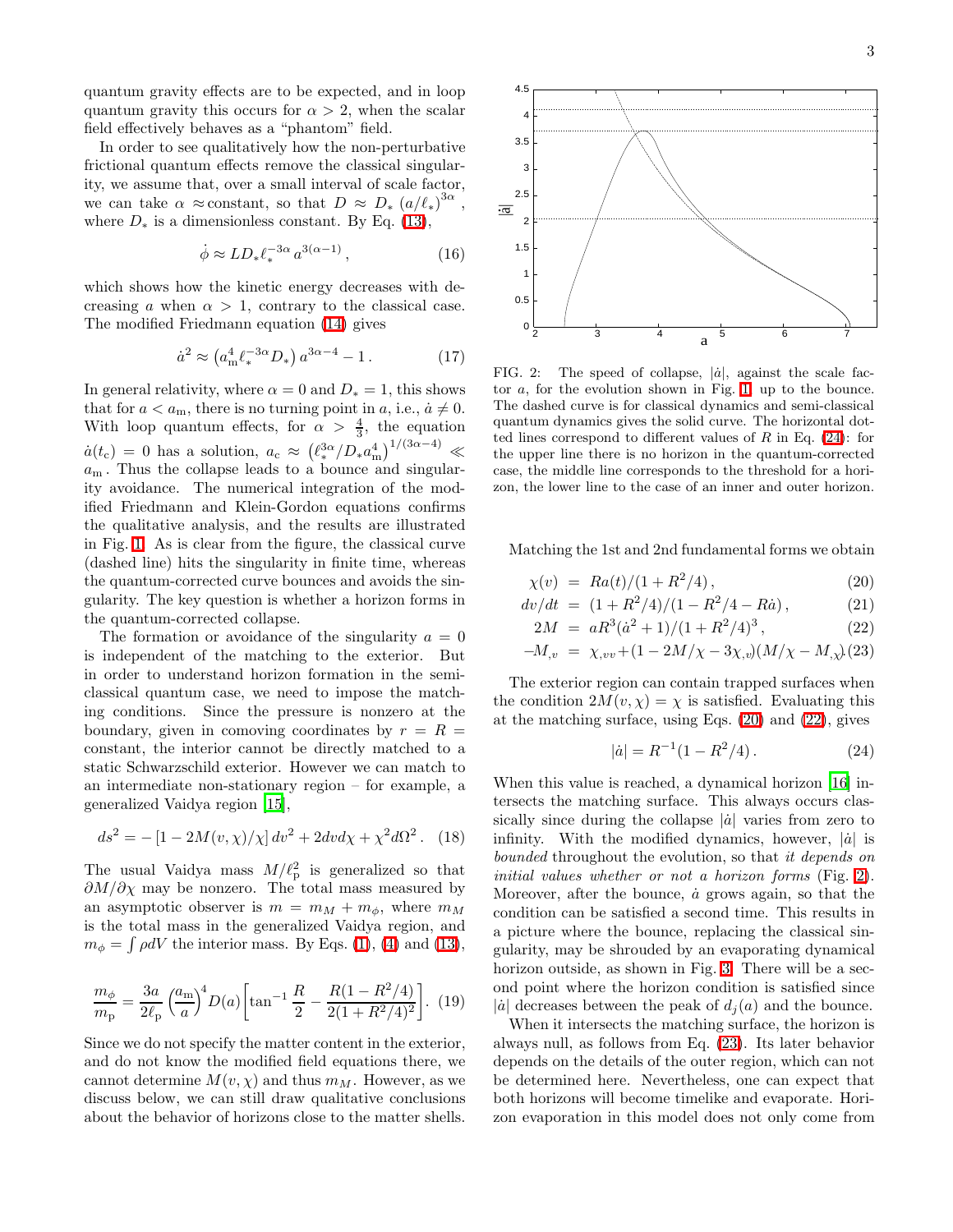

<span id="page-4-16"></span>FIG. 3: Eddington-Finkelstein diagram of the collapse, with boundary  $\Sigma$ . Dotted lines show constant v (outside) and constant  $t$  (inside). Quantum modifications imply a bounce of the collapsing field, which for large enough mass is covered by an inner and outer evaporating horizon (dashed). A single matching suffices only until the inner horizon disappears. The dot-dash curves correspond to the subsequent evolution which is not determined in our model.

Hawking radiation, which may be included effectively in the outside matter content, but also from violations of energy conditions around the bounce, which may lead to effective outgoing negative energy.

The model is not able to specify the future of the system after it re-emerges out of the horizon. Equation [\(21\)](#page-3-1) shows that  $dv/dt$  diverges if and only if  $\dot{a} > 0$  and the matching surface becomes trapped. Thus, we can describe the collapse with a single matching until a horizon disappears, at which point the interior  $t$  ceases to be a good coordinate. One has to continue with a second matched region to analyze the future of the system, but this is beyond the scope of our model.

The qualitative picture that emerges from our toy model is thus the following:

• We do obtain black holes, i.e., dynamical horizons, for large masses, but they contain a bounce of the infalling matter rather than a singularity. For large mass, violations of energy conditions are initially small and the evaporation takes a long time, so that there are only small deviations from classical results.

• For small enough mass however, black holes do not form; horizons do not develop during collapse and the bounce is uncovered. The critical threshold scale for horizon formation is given by the turning point in the  $|\dot{a}|$  curve. By Eqs. [\(8\)](#page-2-5) and [\(14\)](#page-2-3), the critical scale is

$$
a_{\rm crit} = 0.987 \ell_* = 0.276 \sqrt{j} \ell_{\rm p} \,. \tag{25}
$$

The corresponding threshold mass is  $m_{\text{crit}} = m_M +$  $m_{\phi}(a_{\rm crit})$ , but we are unable to compute this mass because the exterior dynamics remains undetermined.

Our estimates may be strongly influenced by the simplifications, in particular a homogeneous interior, we are forced to impose on the problem. However, the qualitative features should be robust, and can provide guidance for further more general analysis. In particular, they mean that there could be lower bounds on the masses of black holes that form by gravitational collapse. This could rule out primordial black holes below the threshold mass, and thus modify estimates of Hawking radiation effects from very small black holes. More speculative is an extension to highly non-spherical situations such as particle collisions. If LQG effects can in future be shown to encode some of the non-perturbative aspects of string theory, then our results may have implications for the production of black holes in colliders, as predicted in brane-world gravity [\[17](#page-5-0)]. The black hole horizon threshold would be a multiple not of  $\ell_p$ , but of the higher- dimensional Planck scale, which could be as low as  $O(TeV)$ . This would mean that higher collision energies are needed for horizon formation, so that black hole production could be significantly reduced.

Acknowledgments: RM is supported by PPARC. PS is supported by Eberly research funds of Penn State and NSF grant PHY-00-90091.

- <span id="page-4-0"></span>[1] See, e.g., A. Ashtekar and J. Lewandowski, Class. Quantum Grav. 21, R53 (2004).
- <span id="page-4-1"></span>[2] C. Rovelli and L. Smolin, Nucl. Phys. **B442**, 593 (1995); A. Ashtekar and J. Lewandowski, Class. Quantum Grav. 14, A55 (1997).
- <span id="page-4-2"></span>[3] A. Ashtekar et al., Phys. Rev. Lett. **80**, 904 (1998).
- <span id="page-4-3"></span>[4] M. Bojowald, Phys. Rev. Lett. 86, 5227 (2001).
- <span id="page-4-4"></span>[5] M. Bojowald, Class. Quantum Grav. 21, 3733 (2004); V. Husain and O. Winkler, [gr-qc/0410125;](http://arxiv.org/abs/gr-qc/0410125) M. Bojowald, Phys. Rev. Lett. (to appear), [gr-qc/0506128.](http://arxiv.org/abs/gr-qc/0506128)
- <span id="page-4-5"></span>[6] M. Bojowald, P. Singh, and A. Skirzewski, Phys. Rev. D 70, 124022 (2004).
- <span id="page-4-6"></span>[7] S. W. Hawking and G. F. R. Ellis, *The Large Scale Struc*ture of Space-Time (Cambridge University Press, 1973), p. 135.
- <span id="page-4-7"></span>[8] T. Thiemann, Class. Quantum Grav. **15**, 1281 (1998); M. Bojowald, Class. Quantum Grav. 19, 2717 (2002).
- [9] M. Bojowald, Class. Quantum Grav. 19, 5113 (2002).
- [10] P. Singh and A. Toporensky, Phys. Rev. D 69, 104008.
- <span id="page-4-15"></span><span id="page-4-14"></span><span id="page-4-13"></span><span id="page-4-12"></span><span id="page-4-11"></span><span id="page-4-10"></span><span id="page-4-9"></span><span id="page-4-8"></span>[11] M. Bojowald, Phys. Rev. Lett. 89, 261301 (2002).
	- [12] G. Date and G. Hossain, Phys. Rev. Lett. 94, 011302 (2005).
	- [13] M. Bojowald, Class. Quant. Grav. 18, L109 (2001).
	- [14] M. Bojowald and K. Vandersloot, Phys. Rev. D 67, 124023 (2003).
	- [15] P. S. Joshi and I. H. Dwivedi, Class. Quant. Grav. 16, 41 (1999); A. Wang and Y. Wu, Gen. Rel. Grav. 31, 107  $(1999)$ .
	- [16] S. Hayward, Phys. Rev. D 49, 6467 (1994); A. Ashtekar